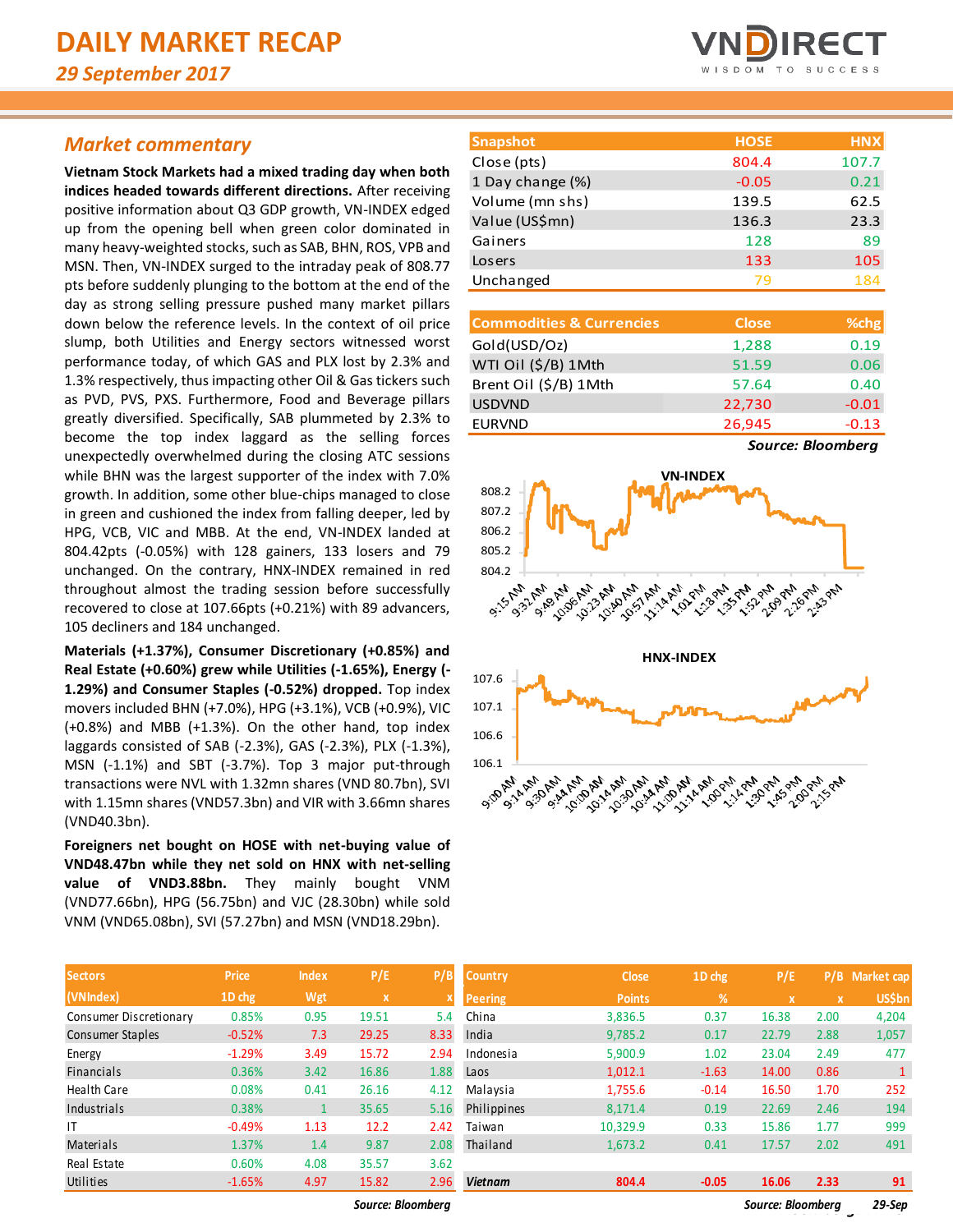

## **Market News**

**Oil was poised for its biggest quarterly gain in more than a year on forecasts for rising demand and Turkey's threat to halt Kurdish exports through its territory after the region voted for independence from Iraq.** Futures were little changed in New York, up more than 9% in September. OPEC and the International Energy Agency this month boosted demand forecasts, signaling the surplus that has weighed on prices may shrink further. Iraq said Thursday that Turkey agreed to deal exclusively with its government over exports of Kurdish crude, a step that could disrupt shipments from the region that this week voted overwhelmingly for independence from Baghdad. Oil this week returned to a bull market on signs the persistent crude surplus was finally starting to shrink, while Trafigura Group and Citigroup Inc. warned of the potential for a further supply squeeze in 2018. *(Bloomberg)*

**Vietnam Treasury will offer VND2trl of bonds, including VND500bn each for 10-year and 20-year bonds and VND1trl for 5-year securities on Oct 04, according to Hanoi Stock Exchange**. For further information, Vietnam's 9M2017 government bond sales is expected at VND147trl. *(Bloomberg)*

**Vietnam's economic growth surges to above 7% as exports climb**. Vietnam's growth accelerated in the third quarter to more than 7%, with the economy on track to remain among the world's fastest. GDP rose 7.46% in the 3Q2017 from a year earlier, compared with a revised 6.28% in the previous three months, according to the General Statistics Office. The economy expanded 6.41% in 9M2017 through September, compared with the 6.1% that economists estimated. *(Bloomberg)* 

**Vietnam growth will be hurt if government raises power prices.** General Statistics Office informed prime minister of electricity pricing's effect on GDP growth and CPI this year, according to Head of GSO Nguyen Bich Lam. Prime minister will use the report to decide on time frame for electricity price hikes in relation to growth and inflation. *(Bloomberg)* 

# **Corporate News**

**Coteccons Construction JSC (CTD VN) - key personnel change:** CTD's BoD has approved the appointment of Mr. Vo Thanh Liem as the new Vice CEO starting from Sep 28. *(Hsx.vn)*

**Gemadept Corporation (GMD VN) - investment activity:** On Sep 27, GMD announced the transfer of its entire stake in Gemadept (Malaysia) Sdn Bhd of 3,353,680 shares (100%) to its subsidiary - Gemadept Shipping Holding Company Limited. *(Hsx.vn)*

**Kinh Bac City Development Share Holding Corporation (KBC VN) – shareholder's activity:** PYN Elite Fund (unlisted) sold 4,404,310 KBC shares via order-matching method on Sep 26, thus decreasing its stake from 32,485,190 shares (6.92%) to 28,080,880 shares (5.98%). *(Hsx.vn)*

**Traphaco JSC (TRA VN) - shareholder's activity:** CEO Tran Tuc Ma has registered to sell 500,000 TRA shares via exchange or put-through method from Oct 03 to Nov 01. If successful, his stake will reduce from 1,002,308 shares (2.42%) to 502,308 shares (1.21%). *(Hsx.vn)*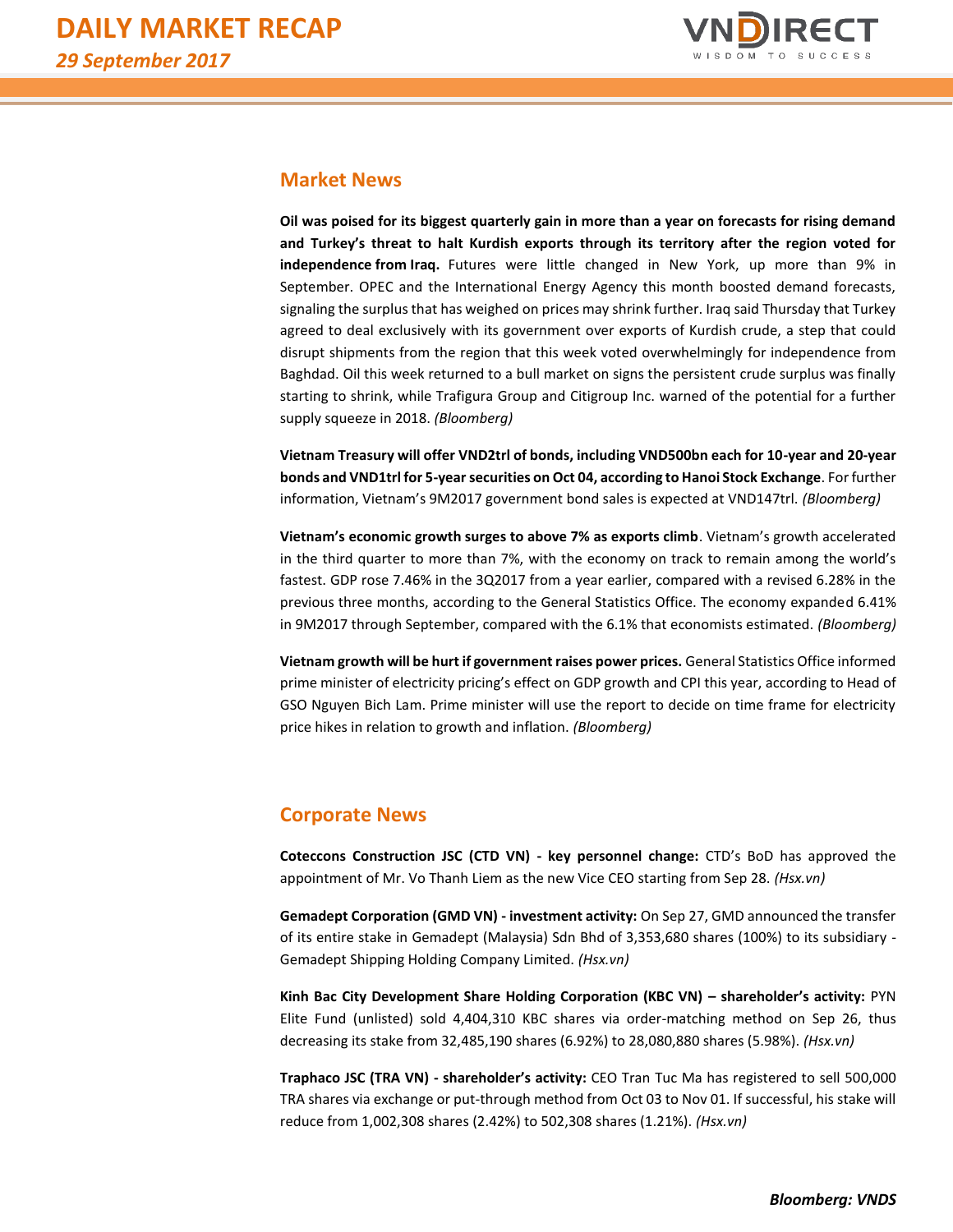

**Tran Anh Digital World (TAG VN) – key personnel changes:** TAG's BoD has announced the resignation of Mr. Tran Thanh Tung as CFO starting from Oct 1. Moreover, Mr. Vu Dang Linh, CFO of Mobile World Investment Corporation (MWG VN), was appointed to fill in that position starting from Oct 01. Besides, TAG announced the appointment of Mr. Vo Ha Trung Tin, MWG's Executive Director, as new Vice CEO. *(Cafef.vn)*

**Lien Viet Post Joint Stock Commercial Bank (LPB VN - UPCOM) - stock listing:** Oct 05 will be the first trading day of 646mn shares of Lien Viet Post Joint Stock Commercial Bank under the ticker LPB on Unlisted Public Company Market (UPCOM), with the reference price of VND14,800/share. *(Hnx.vn)*

**Gia Lai Electricity JSC (GEG VN - UPCOM) - M&A activity:** Ho Chi Minh City Stock Exchange has announced the delisting of 24.7mn shares of Tay Nguyen Electricity Investment JSC (TIC VN) in order to merge with GEG. By the end of 2016, GEG held 14.6mn TIC shares (59.13%). In addition, GEG will issue 7.7mn swap shares for TIC shareholders under the swap ratio of 1:1. TIC's 2.37mn treasury shares will also be delisted as the company could not find a suitable investor. For further information, in 1H2017 TIC recorded revenue of VND12.4bn (+94.0% YoY) and net profit of VND10.8bn (+437% YoY). *(Ndh.vn)*

**Tan Binh Import-Export Joint Stock Corporation (TIX VN) – shareholders' activities:** BoD member Le Trong Lap has registered to sell 70,000 shares via put-through and order-matching methods from Oct 03 to Oct 31. If successful, he will reduce his stake from 280,000 shares (1.06%) to 210,000 shares (0.79%). Besides, Tan Binh Import-Export Manufacturing and Service JSC (Taniservice - unlisted), which is related to BoD member cum CEO Tran Quang Truong, has registered to buy 120,000 shares via put-through and order-matching methods from Oct 03 to Oct 31. If successful, the party will increase its stake from 2.52mn shares (9.5%) to 2.64mn shares (10%). *(Hsx.vn)*

**SACOM Investment and Development JSC (SAM VN) - business activity:** SAM has officially changed its name into SAM Holdings Corporation and announced an issuance plan of 61.56mn shares to increase charter capital to VND2.4trl. Regarding its business activity, SAM is enjoying major growth in revenues and profits thanks to its new restructuring strategy and favorable market conditions. For further information, in 1H2017 the company recorded VND944.6trl in revenue (completing 37.3% of annual goals) and VND66bn in EBT (completing 61.9% of annual goals). *(Ndh.vn)*

**F.I.T Investment (FIT VN) – 2017 EGM:** Oct 17 and Oct 18 will be the ex-date and record date, respectively, for attending the upcoming EGM, which is expected to be held on Nov 7. The agenda of the meeting is to announce changes in organizational and operational regulations, changes in corporate governance regulations, and the appointments of two additional BoD members. *(Hsx.vn)*

**Hai An Transport and Stevedoring (HAH VN) – shareholder's activity:** Transimex Corporation (TMS VN), which is related to Vice President Bui Tuan Ngoc and BoD member Le Duy Hiep, has registered to sell 92,460 shares via put-through and order-matching methods from Oct 03 to Nov 01. If successful, the organization will reduce its stake from 7,103,775 shares (20.93%) to 7,011,315 shares (20.66%). *(Hsx.vn)*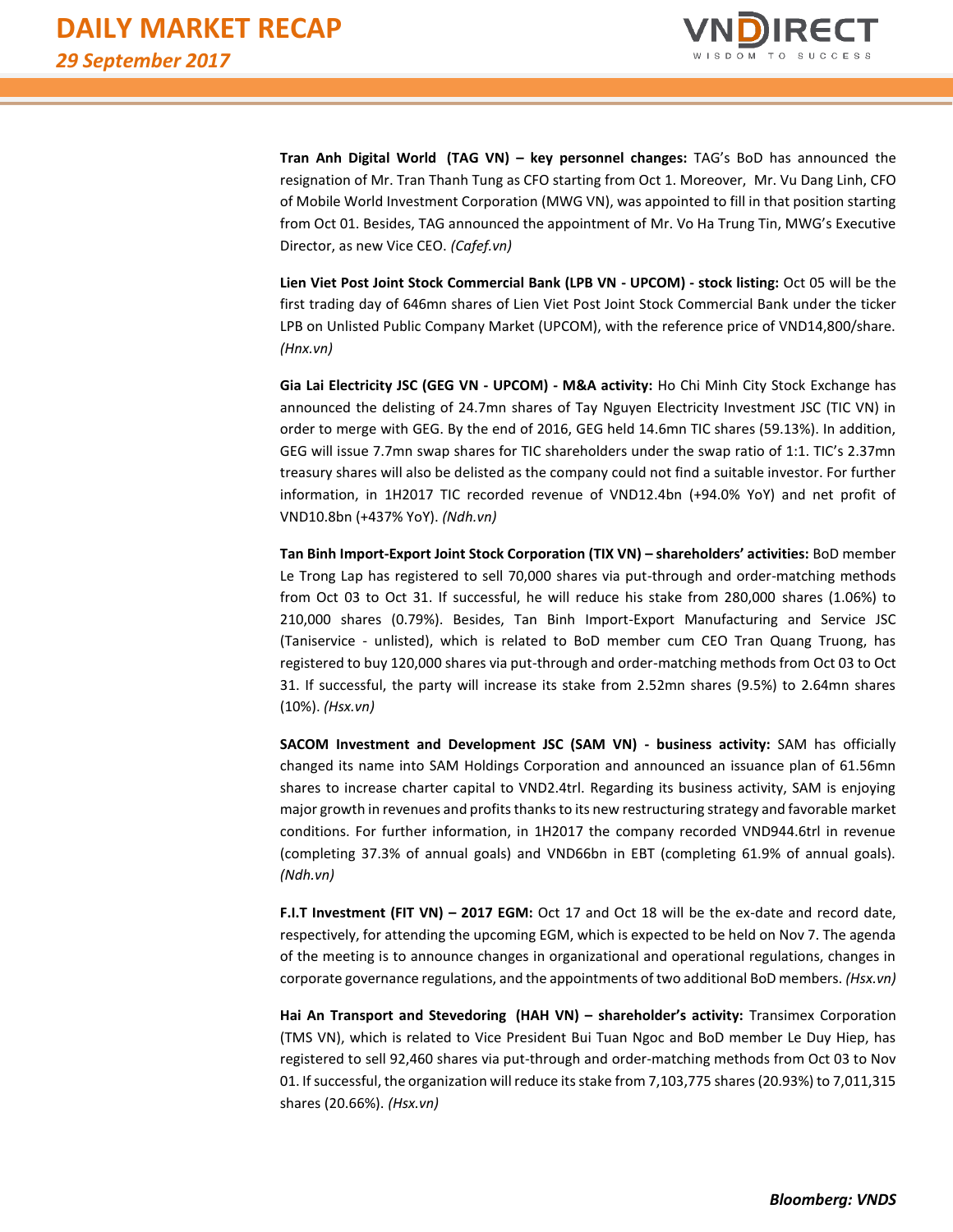

**Imexpharm Corporation (IMP VN) - shareholder's activity:** Supervisory Board member Le Thi Kim Chung has failed to sell 5,000 IMP shares registered, thus keeping her stake constant at 29,855 shares (0.069%). *(Hsx.vn)*

**Saigon Commercial Bank (SCB - unlisted) - share issuance**: SCB is seeking shareholders' approval to issue 170.5mn shares at VND10,000/share via private placement in 2 tranches to raise charter capital. The bank expects to raise VND1trl in first tranche and VND705bn in the second trance. *(Bloomberg)* 

**Que Phong Hydropower JSC (QPH VN - UPCOM) - shareholder's activity:** Trung Son Electricity JSC (unlisted) has registered to purchase 1.31mn QPH shares via put-through method from Oct 02 to Oct 27. If successful, the company will raise its stake from 13.0mn shares (69.92%) to 14.3mn shares (77%). *(Vietstock.vn)*

**Thanh Le General Import - Export Trading Corporation (unlisted) – stock listing:** Ho Chi Minh City Stock Exchange (HOSE) has announced the IPO auction of 11.83mn shares of Thanh Le General Import - Export Trading Corporation with initial price of VND10,600/share on Oct 31. *(Ndh.vn)*

**Hiep Phuoc Industrial Park JSC (HPI VN - unlisted) - stock listing:** Hanoi Stock Exchange (HNX) has announced Oct 05 to be the first trading day of 60mn shares of Hiep Phuoc Industrial Park JSC under the ticker HPI on Unlisted Public Company Market (UPCOM) with the reference price of VND16,000/share. *(Cafef.vn)*

**Hua Na Hydropower JSC (Unlisted) - IPO listing**: Hua Na Hydropower JSC, a PVPower (unlisted) unit, will list 225.6mn Shares on Unlisted Public Company Market (UpCom) under Hanoi Stock Exchange on Oct 05 at initial price of VND10,000/share, according to statement on bourse. *(Bloomberg)*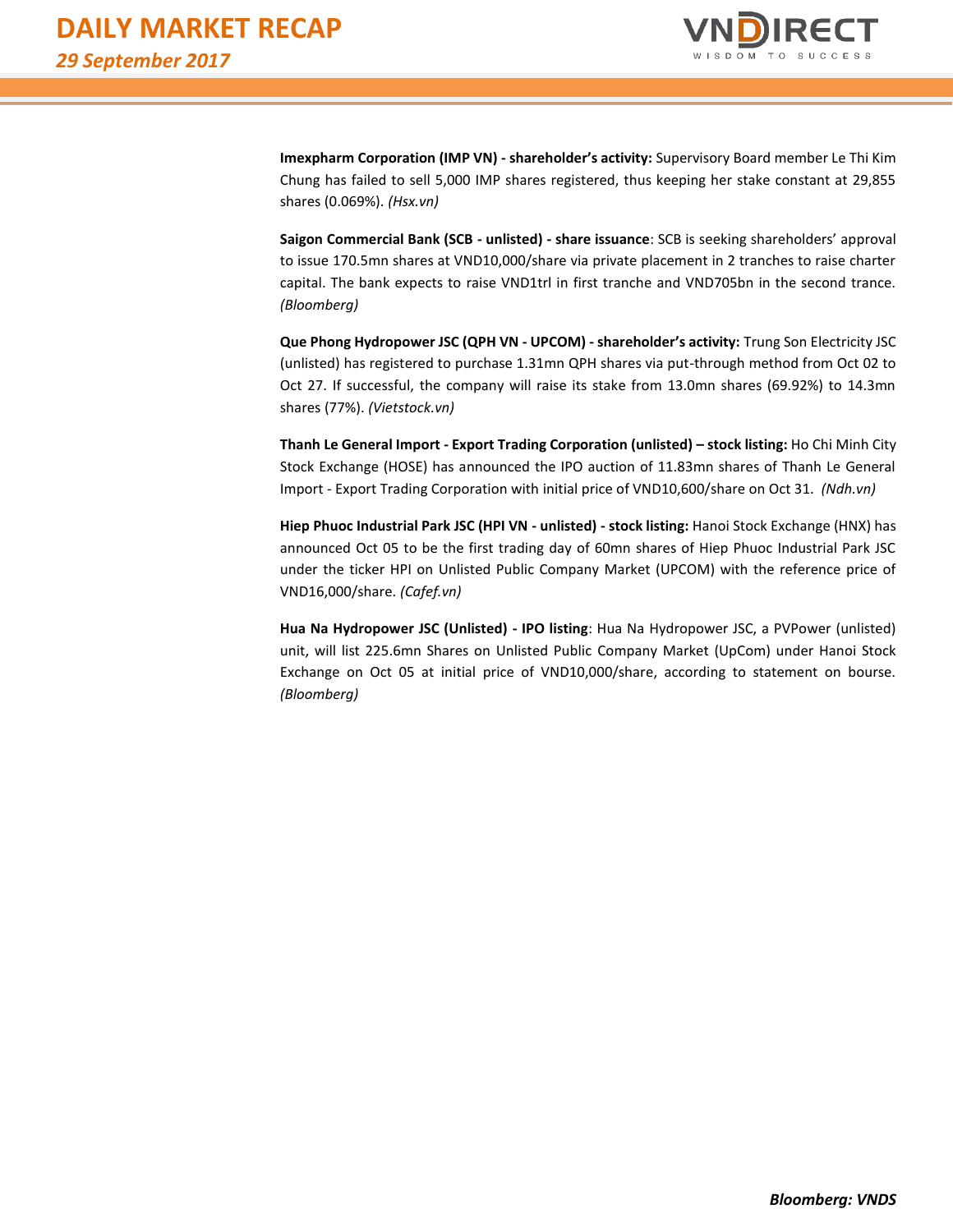

### **MARKET MOVEMENTS**

|                    | <b>HOSE</b>       |            |      |        |        |  |  |  |  |  |  |  |  |
|--------------------|-------------------|------------|------|--------|--------|--|--|--|--|--|--|--|--|
| <b>Top gainers</b> |                   |            |      |        |        |  |  |  |  |  |  |  |  |
| <b>Ticker</b>      | <b>Last Price</b> | <b>Chg</b> | %chg | Vol.   | Index  |  |  |  |  |  |  |  |  |
|                    |                   |            |      |        | impact |  |  |  |  |  |  |  |  |
| <b>SMA</b>         | 8,590             | 560        | 7.0  | 5,180  | 0.004  |  |  |  |  |  |  |  |  |
| <b>BHN</b>         | 124,700           | 8,100      | 7.0  | 55,520 | 0.744  |  |  |  |  |  |  |  |  |
| <b>SCD</b>         | 38,500            | 2,500      | 6.9  | 5,100  | 0.008  |  |  |  |  |  |  |  |  |
| <b>CMV</b>         | 20,850            | 1,350      | 6.9  | 30     | 0.006  |  |  |  |  |  |  |  |  |
| <b>STT</b>         | 9,890             | 640        | 6.9  | 20     | 0.002  |  |  |  |  |  |  |  |  |

| <b>Top losers</b> | <b>VND</b>        |        |        |         |          | <b>Top losers</b> |                   |          |         |         | <b>VND</b> |
|-------------------|-------------------|--------|--------|---------|----------|-------------------|-------------------|----------|---------|---------|------------|
| <b>Ticker</b>     | <b>Last Price</b> | Chg    | %chg   | Vol.    | Index    | <b>Ticker</b>     | <b>Last Price</b> | Chg      | %chg    | Vol.    | Index      |
|                   |                   |        |        |         | impact   |                   |                   |          |         |         | impact     |
| JVC               | 4,140             | $-310$ | $-7.0$ | 641.830 | $-0.014$ | <b>KHL</b>        | 700               | $-100$   | $-12.5$ | 28.300  | 0.000      |
| HAI               | 8,180             | $-610$ | $-6.9$ | 3.06MLN | $-0.028$ | <b>NDF</b>        | 8,100             | $-900$   | $-10.0$ | 180.400 | 0.000      |
| <b>KPF</b>        | 4,840             | $-360$ | $-6.9$ | 105.780 | $-0.002$ | <b>SFN</b>        | 32.400            | $-3,600$ | $-10.0$ | 30,500  | 0.000      |
| <b>FIT</b>        | 8,880             | $-660$ | $-6.9$ | 8.54MLN | $-0.067$ | <b>VDL</b>        | 30,900            | $-3,400$ | $-9.9$  | 2,000   | 0.000      |
| <b>NAV</b>        | 6,200             | -460   | $-6.9$ | 1,080   | $-0.001$ | <b>CCM</b>        | 42,900            | $-4,700$ | $-9.9$  | 100     | 0.000      |

|               | <b>Top index movers</b> |       |      |         | <b>VND</b>   |
|---------------|-------------------------|-------|------|---------|--------------|
| <b>Ticker</b> | <b>Last Price</b>       | Chg   | %chg | Vol.    | <b>Index</b> |
|               |                         |       |      |         | impact       |
| <b>BHN</b>    | 124,700                 | 8,100 | 7.0  | 55,520  | 0.744        |
| <b>HPG</b>    | 38,900                  | 1,150 | 3.1  | 6.09MLN | 0.691        |
| <b>VCB</b>    | 37,600                  | 350   | 0.9  | 2.12MLN | 0.499        |
| <b>VIC</b>    | 51,200                  | 400   | 0.8  | 771,460 | 0.418        |
| <b>MBB</b>    | 21,750                  | 274   | 1.3  | 2.60MLN | 0.186        |

| <b>Top index laggers</b> |                   |          |        |         | <b>VND</b>   |
|--------------------------|-------------------|----------|--------|---------|--------------|
| <b>Ticker</b>            | <b>Last Price</b> | Chg      | %chg   | Vol.    | <b>Index</b> |
|                          |                   |          |        |         | impact       |
| <b>SAB</b>               | 260,000           | $-6,100$ | $-2.3$ | 13,640  | $-1.550$     |
| GAS                      | 69,100            | $-1,600$ | $-2.3$ | 348,210 | $-1.213$     |
| <b>PLX</b>               | 63,100            | $-800$   | $-1.3$ | 611,130 | $-0.410$     |
| <b>MSN</b>               | 55,100            | $-600$   | $-1.1$ | 465,570 | $-0.275$     |
| <b>SBT</b>               | 26,000            | $-1,000$ | $-3.7$ | 2.50MLN | $-0.100$     |

| <b>VND</b><br><b>Top active volume</b> |                   |            |        |         |          |  |  |  |  |  |
|----------------------------------------|-------------------|------------|--------|---------|----------|--|--|--|--|--|
| <b>Ticker</b>                          | <b>Last Price</b> | <b>Chg</b> | %chg   | Vol.    | Index    |  |  |  |  |  |
|                                        |                   |            |        |         | impact   |  |  |  |  |  |
| <b>FIT</b>                             | 8,880             | -660       | $-6.9$ | 8.54MLN | $-0.067$ |  |  |  |  |  |
| <b>FLC</b>                             | 7,360             | $-10$      | $-0.1$ | 7.39MLN | $-0.003$ |  |  |  |  |  |
| <b>HPG</b>                             | 38,900            | 1,150      | 3.1    | 6.09MLN | 0.691    |  |  |  |  |  |
| <b>HQC</b>                             | 3,250             | 20         | 0.6    | 4.19MLN | 0.004    |  |  |  |  |  |
| <b>LDG</b>                             | 16,100            | $-250$     | $-1.5$ | 4.04MLN | $-0.011$ |  |  |  |  |  |

|                    |                   | <b>HOSE</b> |      |        |              |                 |                                  | <b>HNX</b> |      |        |              |
|--------------------|-------------------|-------------|------|--------|--------------|-----------------|----------------------------------|------------|------|--------|--------------|
| <b>Top gainers</b> |                   |             |      |        | <b>VND</b>   |                 | <b>VND</b><br><b>Top gainers</b> |            |      |        |              |
| Ticker             | <b>Last Price</b> | Chg         | %chg | Vol.   | <b>Index</b> | Ticker          | <b>Last Price</b>                | Chg        | %chg | Vol.   | <b>Index</b> |
|                    |                   |             |      |        | impact       |                 |                                  |            |      |        | impact       |
| SMA                | 8,590             | 560         | 7.0  | 5,180  | 0.004        | <b>PCE</b>      | 12,100                           | 1,100      | 10.0 | 100    | 0.000        |
| <b>BHN</b>         | 124,700           | 8,100       | 7.0  | 55,520 | 0.744        | PTI             | 25,300                           | 2,300      | 10.0 | 16,100 | 0.000        |
| <b>SCD</b>         | 38,500            | 2,500       | 6.9  | 5,100  | 0.008        | SCJ             | 2,200                            | 200        | 10.0 | 3,100  | 0.000        |
| <b>CMV</b>         | 20,850            | 1,350       | 6.9  | 30     | 0.006        | VC <sub>9</sub> | 13,300                           | 1,200      | 9.9  | 11,600 | 0.000        |
| STT                | 9,890             | 640         | 6.9  | 20     | 0.002        | V12             | 11,100                           | 1,000      | 9.9  | 200    | 0.000        |

| <b>Top losers</b> |                   |          |         |         | <b>VND</b>   |
|-------------------|-------------------|----------|---------|---------|--------------|
| <b>Ticker</b>     | <b>Last Price</b> | Chg      | %chg    | Vol.    | <b>Index</b> |
|                   |                   |          |         |         | impact       |
| KHL               | 700               | $-100$   | $-12.5$ | 28,300  | 0.000        |
| <b>NDF</b>        | 8,100             | $-900$   | $-10.0$ | 180,400 | 0.000        |
| <b>SFN</b>        | 32,400            | $-3,600$ | $-10.0$ | 30,500  | 0.000        |
| <b>VDL</b>        | 30,900            | $-3,400$ | $-9.9$  | 2,000   | 0.000        |
| <b>CCM</b>        | 42,900            | $-4,700$ | $-9.9$  | 100     | 0.000        |

|            | <b>VND</b><br><b>Top index movers</b> |       |         |         |        | <b>Top index movers</b> |                   |       |      |         | <b>VND</b> |
|------------|---------------------------------------|-------|---------|---------|--------|-------------------------|-------------------|-------|------|---------|------------|
| Ticker     | <b>Last Price</b>                     | Chg   | %chg    | Vol.    | Index  | Ticker                  | <b>Last Price</b> | Chg   | %chg | Vol.    | Index      |
|            |                                       |       |         |         | impact |                         |                   |       |      |         | impact     |
| <b>BHN</b> | 124.700                               | 8,100 | 7.0     | 55.520  | 0.744  | <b>ACB</b>              | 30,600            | 300   | 1.0  | 920.000 | 0.265      |
| <b>HPG</b> | 38,900                                | 1,150 | 3.1     | 6.09MLN | 0.691  | <b>VGC</b>              | 22,800            | 900   | 4.1  | 267.000 | 0.110      |
| VCB        | 37,600                                | 350   | 0.9     | 2.12MLN | 0.499  | <b>SHS</b>              | 17,800            | 600   | 3.5  | 2.10MLN | 0.058      |
| VIC        | 51,200                                | 400   | $0.8\,$ | 771.460 | 0.418  | PTI                     | 25,300            | 2,300 | 10.0 | 16.100  | 0.053      |
| MBB        | 21,750                                | 274   | 1.3     | 2.60MLN | 0.186  | DL <sub>1</sub>         | 20,500            | 800   | 4.1  | 67,900  | 0.046      |
|            |                                       |       |         |         |        |                         |                   |       |      |         |            |

| <b>Top index laggers</b> |                   |          |        |         | <b>VND</b> | Top index laggers |                   |          |        |                 |          |  |
|--------------------------|-------------------|----------|--------|---------|------------|-------------------|-------------------|----------|--------|-----------------|----------|--|
| Ticker                   | <b>Last Price</b> | Chg      | %chg   | Vol.    | Index      | <b>Ticker</b>     | <b>Last Price</b> | Chg      | %chg   | Vol.            | Index    |  |
|                          |                   |          |        |         | impact     |                   |                   |          |        |                 | impact   |  |
| SAB                      | 260,000           | $-6.100$ | $-2.3$ | 13.640  | $-1.550$   | OCH               | 11,300            | $-1,200$ | $-9.6$ | 300             | $-0.096$ |  |
| GAS                      | 69,100            | $-1,600$ | $-2.3$ | 348,210 | $-1.213$   | <b>PVS</b>        | 16,300            | $-300$   | $-1.8$ | 3.27MLN         | $-0.077$ |  |
| <b>PLX</b>               | 63.100            | $-800$   | $-1.3$ | 611.130 | $-0.410$   | <b>KLF</b>        | 3,800             | $-400$   |        | $-9.5$ 28.01MLN | $-0.072$ |  |
| <b>MSN</b>               | 55,100            | $-600$   | $-1.1$ | 465.570 | $-0.275$   | <b>PHP</b>        | 14,000            | $-600$   | $-4.1$ | 11,100          | $-0.022$ |  |
| SBT                      | 26,000            | $-1,000$ | $-3.7$ | 2.50MLN | $-0.100$   | <b>VTV</b>        | 18,500            | $-1,400$ | -7.0   | 60,000          | $-0.018$ |  |

|            | <b>Top active volume</b> |        |        |         | <b>VND</b> | Top active volume |                   | <b>VND</b> |               |                 |        |
|------------|--------------------------|--------|--------|---------|------------|-------------------|-------------------|------------|---------------|-----------------|--------|
| Ticker     | <b>Last Price</b>        | Chg    | %chg   | Vol.    | Index      | Ticker            | <b>Last Price</b> | Chg        | %chg          | Vol.            | Index  |
|            |                          |        |        |         | impact     |                   |                   |            |               |                 | impact |
| <b>FIT</b> | 8,880                    | $-660$ | -6.9   | 8.54MLN | $-0.067$   | KLF               | 3,800             | $-400$     |               | $-9.5$ 28.01MLN | 0.000  |
| <b>FLC</b> | 7,360                    | $-10$  | $-0.1$ | 7.39MLN | $-0.003$   | <b>SHB</b>        | 8,000             | 0          | $0.0^{\circ}$ | 4.77MLN         | 0.000  |
| <b>HPG</b> | 38,900                   | 1,150  | 3.1    | 6.09MLN | 0.691      | <b>PVS</b>        | 16,300            | $-300$     | -1.8          | 3.27MLN         | 0.000  |
| HQC        | 3,250                    | 20     | 0.6    | 4.19MLN | 0.004      | <b>SHS</b>        | 17,800            | 600        | $3.5^{\circ}$ | 2.10MLN         | 0.000  |
| LDG        | 16,100                   | $-250$ | $-1.5$ | 4.04MLN | $-0.011$   | <b>PVX</b>        | 2,700             | 100        | 3.9           | 1.86MLN         | 0.000  |

*29-Sep Source: Bloomberg*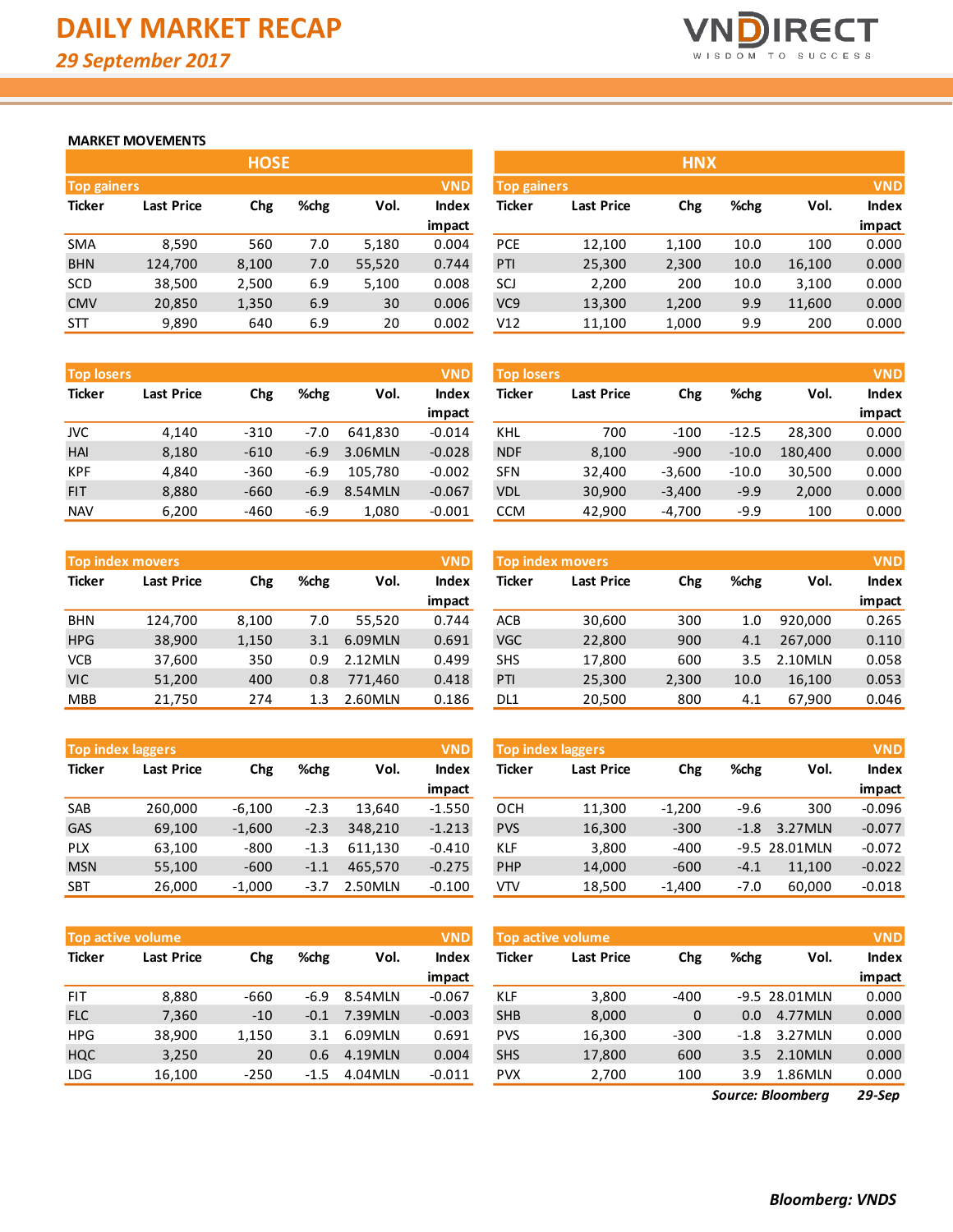# **DAILY MARKET RECAP** *29 September 2017*

**RECT** C E S S WISDOM TO  $^{\circ}$  S

### **FOREIGN ACTIVITIES**

| <b>Volume (Mn'shs</b> | <b>HOSE</b> | d/d      | <b>HNX</b> | d/d      | Value (VND'bn)        | <b>HOSE</b> | d/d      | <b>HNX</b> | d/d      |
|-----------------------|-------------|----------|------------|----------|-----------------------|-------------|----------|------------|----------|
| <b>BUY</b>            | 7.2         | $-39.5%$ | 0.6        | $-36.2%$ | <b>BUY</b>            | 317.4       | $-12.3%$ | 7.0        | -76.3%   |
| % of market           | 5.2%        |          | 0.9%       |          | % of market           | 10.4%       |          | 1.3%       |          |
| <b>SELL</b>           | 6.0         | 0.7%     | 0.4        | -85.6%   | <b>SELL</b>           | 268.9       | 23.7%    | 10.9       | $-93.5%$ |
| % of market           | 4.4%        |          | 0.7%       |          | % of market           | 8.8%        |          | 2.1%       |          |
| <b>NET BUY (SELL)</b> | 1.18        |          | 0.2        |          | <b>NET BUY (SELL)</b> | 48.5        |          | (3.9)      |          |

*Source: HSX, HNX*



### **2017 ACCUMULATION**

| Volume (MIn'shs)      |         | <b>HOSE % of 2016</b> |        | HNX % of 2016 | Value (VND'bn)        |          | <b>HOSE % of 2016</b> | HNX % of 2016 |       |  |
|-----------------------|---------|-----------------------|--------|---------------|-----------------------|----------|-----------------------|---------------|-------|--|
| <b>BUY</b>            | 2.082.4 | 84.6%                 | 230.0  | 58.3%         | <b>BUY</b>            | 85,184.0 | 93.3%                 | 3.320.1       | 53.3% |  |
| % of market           | 6.0%    |                       | 2.2%   |               | % of market           | 12.3%    |                       | 3.0%          |       |  |
| <b>SELL</b>           | 2.046.7 | 76.6%                 | 245.3  | 74.7%         | <b>SELL</b>           | 71,639.1 | 72.4%                 | 3,798.0       | 74.6% |  |
| % of market           | 5.9%    |                       | 2.4%   |               | % of market           | 10.3%    |                       | 3.5%          |       |  |
| <b>NET BUY (SELL)</b> | 35.7    |                       | (15.3) |               | <b>NET BUY (SELL)</b> | 13,545   |                       | (477.9)       |       |  |

*Source: HSX, HNX*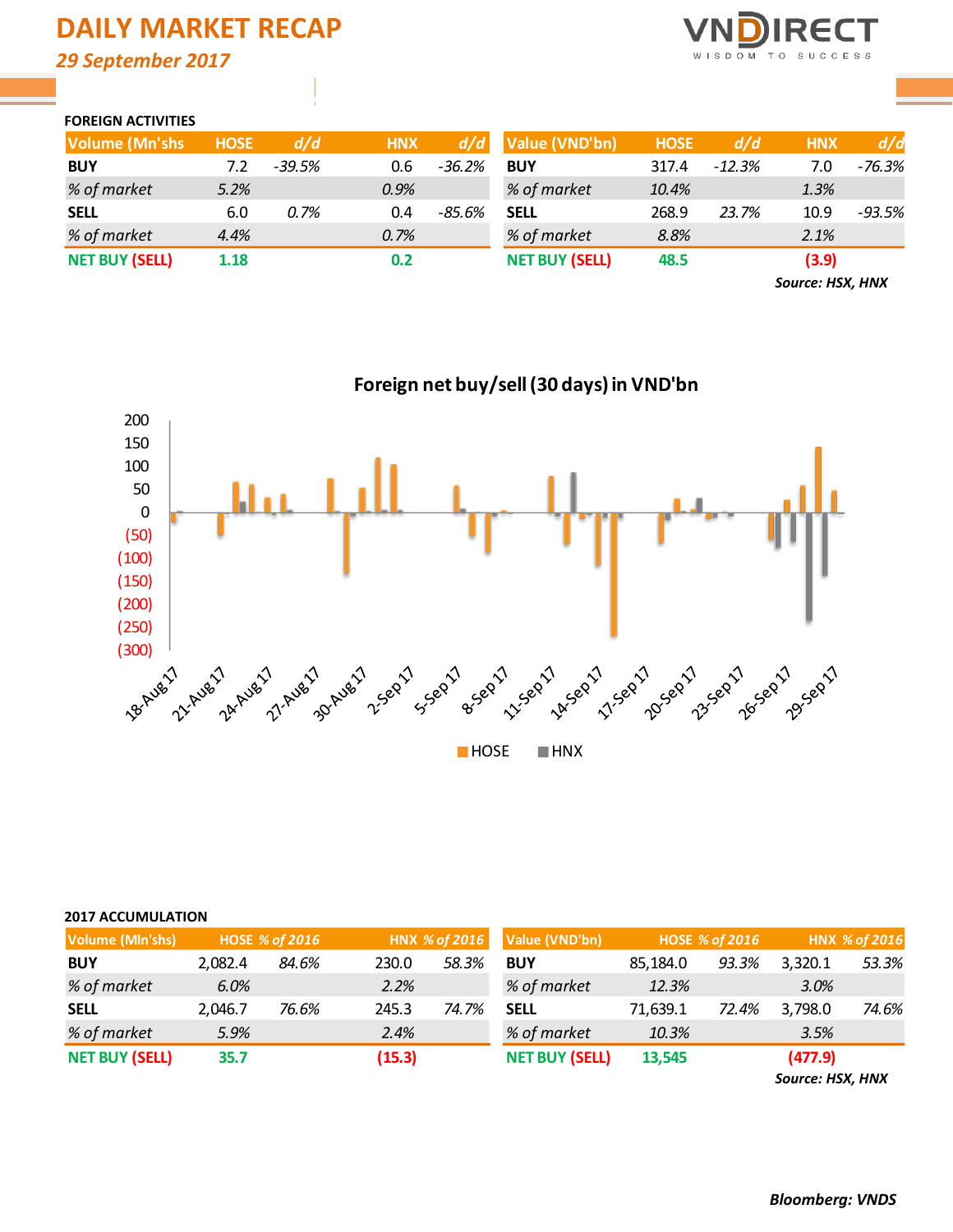

### **FOREIGN ACTIVITIES**

|               |                                      | <b>HOSE</b> |      |       |        |                               |                   | <b>HNX</b>  |         |       |        |
|---------------|--------------------------------------|-------------|------|-------|--------|-------------------------------|-------------------|-------------|---------|-------|--------|
|               | <b>Top buy by foreigners (value)</b> |             |      |       | VND'bn | Top buy by foreigners (value) |                   | VND'bn      |         |       |        |
| <b>Ticker</b> | Last Price                           | Chg         | %chg | Value | Index  | Ticker                        | <b>Last Price</b> | Chg         | %chg    | Value | Index  |
|               |                                      |             |      |       | impact |                               |                   |             |         |       | impact |
| <b>VNM</b>    | 149.200                              | 200         | 0.13 | 77.7  | 0.115  | <b>DBC</b>                    | 28,400            | $-100$      | $-0.35$ | 1.7   | 0.000  |
| <b>HPG</b>    | 38,900                               | 1,150       | 3.05 | 56.8  | 0.691  | <b>VGC</b>                    | 22,800            | 900         | 4.11    | 1.2   | 0.000  |
| <b>VJC</b>    | 108,200                              | 300         | 0.28 | 28.3  | 0.038  | <b>KVC</b>                    | 3,500             | 0           | 0.00    | 0.5   | 0.000  |
| <b>VCI</b>    | 59,700                               | 800         | 1.36 | 25.1  | 0.038  | <b>HUT</b>                    | 12,100            | $\mathbf 0$ | 0.00    | 0.5   | 0.000  |
| <b>NLG</b>    | 27,050                               | 850         | 3.24 | 11.1  | 0.053  | <b>MAS</b>                    | 88,000            | 0           | 0.00    | 0.4   | 0.000  |

|               | Top sell by foreigners (value) |        |         |       | VND'bn   | Top sell by foreigners (value)      | VND'bn  |        |         |       |              |
|---------------|--------------------------------|--------|---------|-------|----------|-------------------------------------|---------|--------|---------|-------|--------------|
| <b>Ticker</b> | <b>Last Price</b><br>Chg       |        | %chg    | Value | Index    | Ticker<br>%chg<br>Last Price<br>Chg |         |        |         | Value | <b>Index</b> |
|               |                                |        |         |       | impact   |                                     |         |        |         |       | impact       |
| <b>VNM</b>    | 149.200                        | 200    | 0.13    | 65.1  | 0.115    | <b>PVS</b>                          | 16,300  | $-300$ | $-1.81$ | 4.9   | 0.000        |
| <b>SVI</b>    | 47,000                         | 0      | 0.00    | 57.3  | 0.000    | <b>VCS</b>                          | 203,600 | $-200$ | $-0.10$ | 3.3   | 0.000        |
| <b>MSN</b>    | 55,100                         | $-600$ | $-1.08$ | 18.3  | $-0.275$ | <b>MAS</b>                          | 88,000  | 0      | 0.00    | 0.9   | 0.000        |
| <b>VJC</b>    | 108,200                        | 300    | 0.28    | 18.2  | 0.038    | <b>NTP</b>                          | 71,500  | 0      | 0.00    | 0.5   | 0.000        |
| <b>HPG</b>    | 38,900                         | 1.150  | 3.05    | 17.9  | 0.691    | <b>PHC</b>                          | 13,000  | $-400$ | $-2.99$ | 0.3   | 0.000        |

|               | Top net buy by foreigners (value) |       |      |       | <b>VND'bn</b> | Top net buy by foreigners (value) |                   | <b>VND'bn</b> |         |              |        |
|---------------|-----------------------------------|-------|------|-------|---------------|-----------------------------------|-------------------|---------------|---------|--------------|--------|
| <b>Ticker</b> | %chg<br>Last Price<br>Chg         |       |      | Value | Index         | Ticker                            | <b>Last Price</b> | %chg          | Value   | <b>Index</b> |        |
|               |                                   |       |      |       | impact        |                                   |                   |               |         |              | impact |
| <b>HPG</b>    | 38,900                            | 1.150 | 3.05 | 38.9  | 0.691         | DBC                               | 28,400            | $-100$        | $-0.35$ | 1.5          | 0.000  |
| <b>VCI</b>    | 59,700                            | 800   | 1.36 | 24.8  | 0.038         | <b>VGC</b>                        | 22,800            | 900           | 4.11    | 1.2          | 0.000  |
| VNM           | 149.200                           | 200   | 0.13 | 12.6  | 0.115         | <b>KVC</b>                        | 3,500             | 0             | 0.00    | 0.5          | 0.000  |
| <b>NLG</b>    | 27,050                            | 850   | 3.24 | 11.1  | 0.053         | <b>HUT</b>                        | 12,100            | 0             | 0.00    | 0.5          | 0.000  |
| <b>VJC</b>    | 108.200                           | 300   | 0.28 | 10.1  | 0.038         | <b>CDN</b>                        | 24,800            | 2.100         | 9.25    | 0.4          | 0.000  |

|               | Top net sell by foreigners (value) |        |         |         | VND'bn   | Top net sell by foreigners (value) |                           | VND'bn |         |         |              |
|---------------|------------------------------------|--------|---------|---------|----------|------------------------------------|---------------------------|--------|---------|---------|--------------|
| <b>Ticker</b> | %chg<br>Chg<br>Last Price          |        |         | Value   | Index    | Ticker                             | %chg<br>Chg<br>Last Price |        |         |         | <b>Index</b> |
|               |                                    |        |         |         | impact   |                                    |                           |        |         |         | impact       |
| SVI           | 47.000                             | 0      | 0.00    | $-57.3$ | 0.000    | <b>PVS</b>                         | 16.300                    | $-300$ | $-1.81$ | $-4.90$ | 0.000        |
| <b>MSN</b>    | 55,100                             | $-600$ | $-1.08$ | $-9.7$  | $-0.275$ | <b>VCS</b>                         | 203,600                   | $-200$ | $-0.10$ | $-3.25$ | 0.000        |
| <b>BID</b>    | 19,600                             | -50    | $-0.25$ | $-7.8$  | $-0.068$ | <b>MAS</b>                         | 88,000                    | 0      | 0.00    | $-0.50$ | 0.000        |
| <b>SSI</b>    | 25,050                             | 50     | 0.20    | $-7.5$  | 0.010    | <b>NTP</b>                         | 71,500                    | 0      | 0.00    | $-0.47$ | 0.000        |
| <b>HSG</b>    | 28,600                             | 100    | 0.35    | $-6.9$  | 0.014    | <b>PHC</b>                         | 13,000                    | $-400$ | $-2.99$ | $-0.26$ | 0.000        |

*Source: Bloomberg, HOSE, HNX*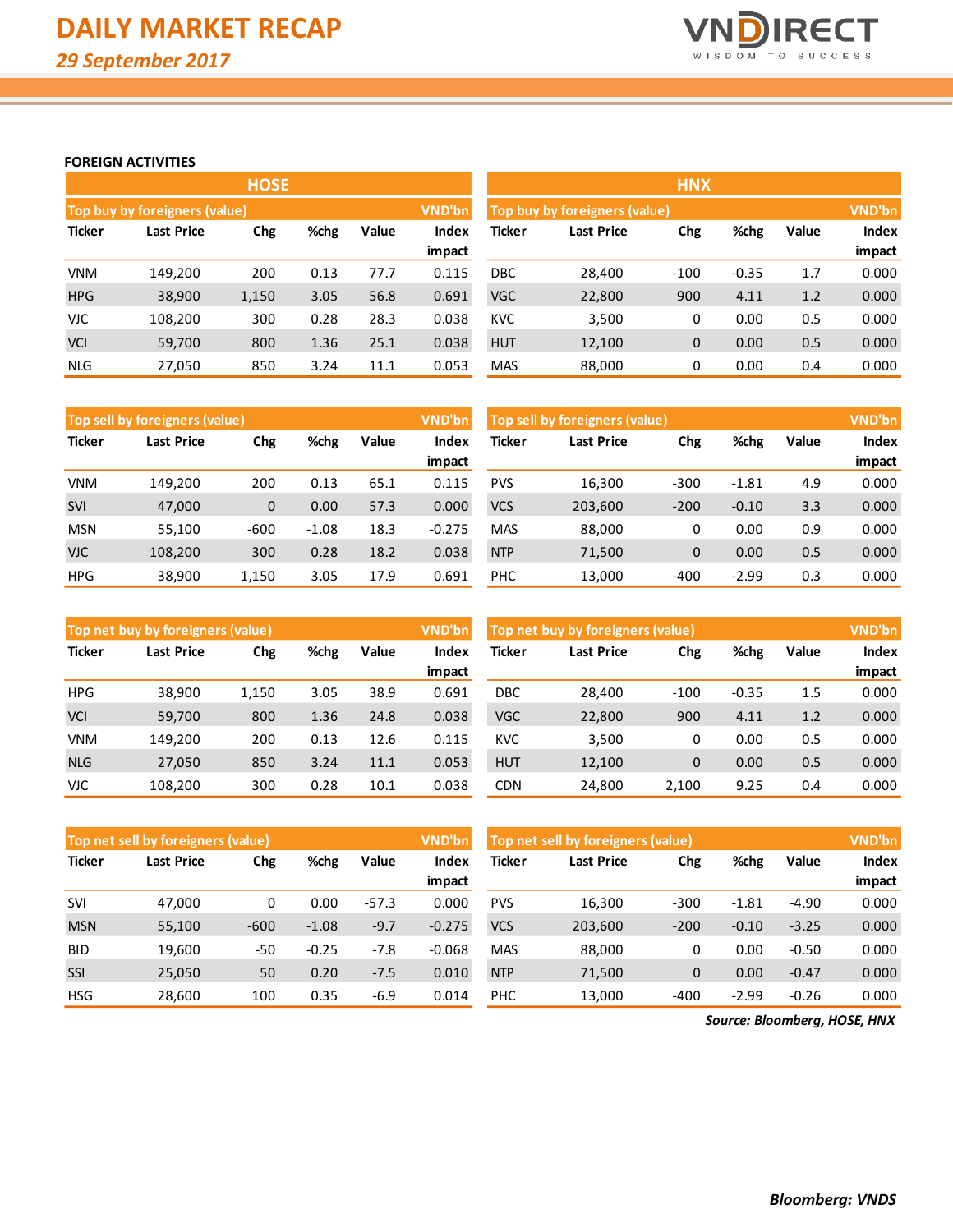

### **TOP 70 MARKET CAPS SNAPSHOT ON HOSE**

| No. Ticker | <b>Price</b> |         |         | Price change (%) |                |                | Mkt. Cap Outs. Vol. Float ratio | <b>Avail. FII</b> | Ave. daily vol. |                      | <b>EPS</b>     |             | P/E              | P/B              | <b>ROE</b>    | <b>ROA</b> |
|------------|--------------|---------|---------|------------------|----------------|----------------|---------------------------------|-------------------|-----------------|----------------------|----------------|-------------|------------------|------------------|---------------|------------|
|            | <b>VND</b>   | 1M      | 3M      | 6M               | <b>US\$mln</b> | <b>MIn'shs</b> | $\frac{9}{6}$                   | %                 | (30 days-shs)   | <b>T12M</b>          | <b>Diluted</b> | 1Y Gr.      | $\boldsymbol{X}$ | $\boldsymbol{X}$ | $\frac{o}{o}$ | %          |
| 1 VNM VM   | 149,200      | $1.2$   | $-3.6$  | 5.2              | 9,527          | 1,451          | 57.8                            | 44.7              | 524,049         | 6,333                | 5,831          | 19.9        | 23.6             | 8.8              | 38.9          | 33.1       |
| 2 SAB VM   | 260,000      | 4.4     | 25.9    | 30.0             | 7,335          | 641            | 10.4                            | 39.1              | 33,584          | 7,178                | 6,442          | 37.3        | 36.2             | 12.1             | 33.8          | 21.5       |
| 3 VCB VM   | 37,600       | 1.6     | $-1.6$  | 0.8              | 5,951          | 3,598          | 22.9                            | 9.3               | 1,134,103       | 1,788                | 1,566          | 6.0         | 21.0             | 2.6              | 12.8          | 1.0        |
| 4 VIC VM   | 51,200       | 11.2    | 20.9    | 21.3             | 5,942          | 2,638          | 52.3                            | 19.1              | 920,791         | 1,203                |                | 1,178 111.2 | 42.6             | 4.7              | 9.8           | 1.5        |
| 5 GAS VM   | 69,100       | 10.4    | 20.6    | 28.4             | 5,817          | 1,913          | 4.2                             | 45.7              | 468,949         | 4,184                | 3,548          | $-18.8$     | 16.5             | 3.3              | 20.3          | 13.4       |
| 6 PLX VM   | 63,100       | $-7.2$  | $-9.2$  | N/A              | 3,217          | 1,159          | 100.0                           | 11.1              | 770,387         | 3,883                | 4,254          | 43.0        | 16.3             | 3.3              | 21.5          | 7.8        |
| 7 CTG VM   | 18,500       | $-1.1$  | $-8.2$  | 0.8              | 3,030          | 3,723          | 15.8                            | 0.0               | 1,491,407       | 1,970                | 1,457          | 20.6        | 9.4              | 1.1              | 12.3          | 0.8        |
| 8 BID VM   | 19,600       | $-0.3$  | $-3.4$  | 12.6             | 2,948          | 3,419          | 4.4                             | 28.1              | 2,026,627       | 1,813                | 1,354          | $-5.1$      | 10.8             | 1.5              | 14.1          | 0.6        |
| 9 MSN VM   | 55,100       | 21.9    | 30.0    | 17.2             | 2,783          | 1,148          | 43.9                            | 20.0              | 689,831         | 1,963                | 2,481          | 86.5        | 28.1             | 3.4              | 13.0          | 3.3        |
| 10 HPG VM  | 38,900       | 12.9    | 24.9    | 43.6             | 2,596          | 1,517          | 58.9                            | 9.4               | 3,778,787       | 5,182                | 4,470          | 82.3        | 7.5              | 2.6              | 34.9          | 20.9       |
| 11 VPB VM  | 37,500       | 3.3     | N/A     | N/A              | 2,470          | 1,497          | 100.0                           | 0.0               | 2,748,442       | 4,485                | 4,485          | 37.1        | 8.4              | 1.8              | 25.4          | 1.9        |
| 12 ROS VM  | 107,100      | 1.0     | 33.9    | $-26.4$          | 2,229          | 473            | 27.0                            | 47.2              | 3,316,714       | 1,033                | 1,033          |             | N/A 103.7        | 10.4             | 11.7          | 7.4        |
| 13 VJC VM  | 108,200      | 21.7    | 19.9    | 15.0             | 2,148          | 451            | 64.7                            | 5.1               | 687,548         | 6,233                | 6,233          | $-24.9$     | 17.4             | 10.0             | 68.7          | 14.3       |
| 14 MBB VM  | 21,750       | $-0.5$  | 2.4     | 49.3             | 1,721          | 1,798          | 48.9                            | 0.0               | 3,167,870       | 1,875                | 1,633          | $-6.3$      | 11.6             | 1.5              | 13.5          | 1.3        |
| 15 NVL VM  | 61,500       | 2.3     | $-9.6$  | $-10.2$          | 1,685          | 623            | 29.5                            | 39.7              | 1,931,806       | 3,396                | 3,059          | N/A         | 18.1             | 4.0              | 23.1          | 5.3        |
| 16 BVH VM  | 55,000       | 1.9     | $-4.5$  | $-10.6$          | 1,647          | 680            | 29.1                            | 24.5              | 230,643         | 2,101                | 1,651          | 10.9        | 26.2             | 2.7              | 10.7          | 1.9        |
| 17 MWG VM  | 116,300      | 8.6     | 15.1    | 38.9             | 1,574          | 308            | 72.0                            | 0.0               | 446,205         | 5,949                | 4,974          | 40.3        | 19.5             | 7.6              | 46.6          | 16.0       |
| 18 BHN VM  | 124,700      | 44.7    | 59.1    | 46.7             | 1,272          | 232            | 100.0                           | 31.5              | 53,007          | 3,236                | 3,236          | $-9.6$      | 38.5             | 5.1              | 13.8          | 8.0        |
| 19 FPT VM  | 48,750       | 2.1     | 4.8     | 18.0             | 1,139          | 531            | 70.5                            | 0.0               | 768,251         | 3,887                | 3,413          | 2.9         | 12.5             | 2.6              | 21.5          | 7.7        |
| 20 STB VM  | 12,500       | 7.8     | $-11.3$ | 11.6             | 992            | 1,804          | 94.6                            | 15.3              | 2,057,439       | 292                  | 49             | $-89.0$     | 42.7             | 1.0              | 2.3           | 0.2        |
| 21 CTD VM  | 208,000      | $-2.6$  | $-4.9$  | $-1.9$           | 700            | 77             | 89.0                            | 2.4               |                 | 45,191 20,254 20,894 |                | 88.6        | 10.3             | 2.5              | 29.1          | 14.6       |
| 22 EIB VM  | 12,500       | 2.5     | $-0.8$  | 5.9              | 676            | 1,229          | 75.6                            | 0.2               | 308,808         | 468                  | 251            | 660.6       | 26.7             | 1.1              | 4.3           | 0.4        |
| 23 SBT VM  | 26,000       | $-17.1$ | $-25.9$ | 6.3              | 637            | 557            | 72.1                            | 18.1              | 1,638,456       | 1,209                | 1,176          | 2.4         | 21.5             | 2.1              | 10.3          | 4.6        |
| 24 DHG VM  | 106,500      | $-3.2$  | $-14.3$ | 20.7             | 613            | 131            | 31.8                            | 0.0               | 90,722          | 5,001                | 4,662          | 21.7        | 21.3             | 4.9              | 24.9          | 19.8       |
| 25 GMD VM  | 43,750       | 3.1     | 0.0     | 26.8             | 555            | 288            | 59.5                            | 0.0               | 680,578         | 2,071                | 2,009          | $-4.2$      | 21.1             | 2.1              | 6.9           | 4.0        |
| 26 PNJ VM  | 113,800      | 7.7     | 11.6    | 50.5             | 541            | 108            | 64.5                            | 0.0               | 183,542         | 6,190                | 4,383          | 671.7       | 18.4             | 6.4              | 37.9          | 17.5       |
| 27 SSI VM  | 25,050       | 0.6     | $-8.9$  | 6.4              | 540            | 490            | 57.0                            | 48.0              | 2,479,631       | 2,166                | 1,698          | 2.4         | 11.6             | 1.4              | 13.4          | 7.0        |
| 28 REE VM  | 35,100       | 1.0     | $-5.4$  | 25.4             | 479            | 310            | 48.3                            | 0.0               | 1,181,493       | 4,895                | 3,526          | 27.9        | 7.2              | 1.5              | 22.3          | 14.1       |
| 29 HSG VM  | 28,600       | $-2.7$  | $-10.3$ | 2.1              | 440            | 350            | 52.3                            | 21.0              | 2,408,221       | 4,577                | 4,200          | 120.2       | 6.2              | 2.0              | 36.4          | 11.7       |
| 30 DPM VM  | 22,750       | $-1.1$  | $-1.5$  | $-5.8$           | 392            | 391            | 35.2                            | 28.2              | 600,955         | 1,925                | 2,452          | $-25.6$     | 11.8             | 1.1              | 9.7           | 7.8        |
| 31 KDC VM  | 42,000       | 1.9     | $-8.6$  | 0.7              | 380            | 206            | 49.8                            | 39.1              | 275,445         | 6,820                | 5,714          | $-74.7$     | 6.2              | 1.3              | 23.5          | 15.6       |
| 32 HBC VM  | 61,400       | 7.5     | 26.0    | 45.4             | 348            | 129            | 71.2                            | 25.4              | 1,527,846       | 6,301                | 3,960          | 539.6       | 9.7              | 4.4              | 53.4          | 7.1        |
| 33 CII VM  | 32,000       | $-5.7$  | $-12.3$ | $-16.2$          | 347            | 246            | 58.6                            | 7.5               | 689,705         | 8,792                | 3,191          | 9.7         | 3.6              | 1.6              | 47.7          | 12.5       |
| 34 KDH VM  | 24,000       | $-2.0$  | $-1.2$  | 8.1              | 346            | 328            | 63.7                            | 2.7               | 86,385          | 1,511                | 1,387          | 55.3        | 15.9             | 1.7              | 11.3          | 5.2        |
| 35 HAG VM  | 8,400        | $-2.2$  | $-12.5$ | $-8.7$           | 343            | 927            | 61.3                            | 37.4              | 2,333,099       | 475                  | $-1,439$       | N/A         | 17.7             | 0.5              | 2.8           | 0.8        |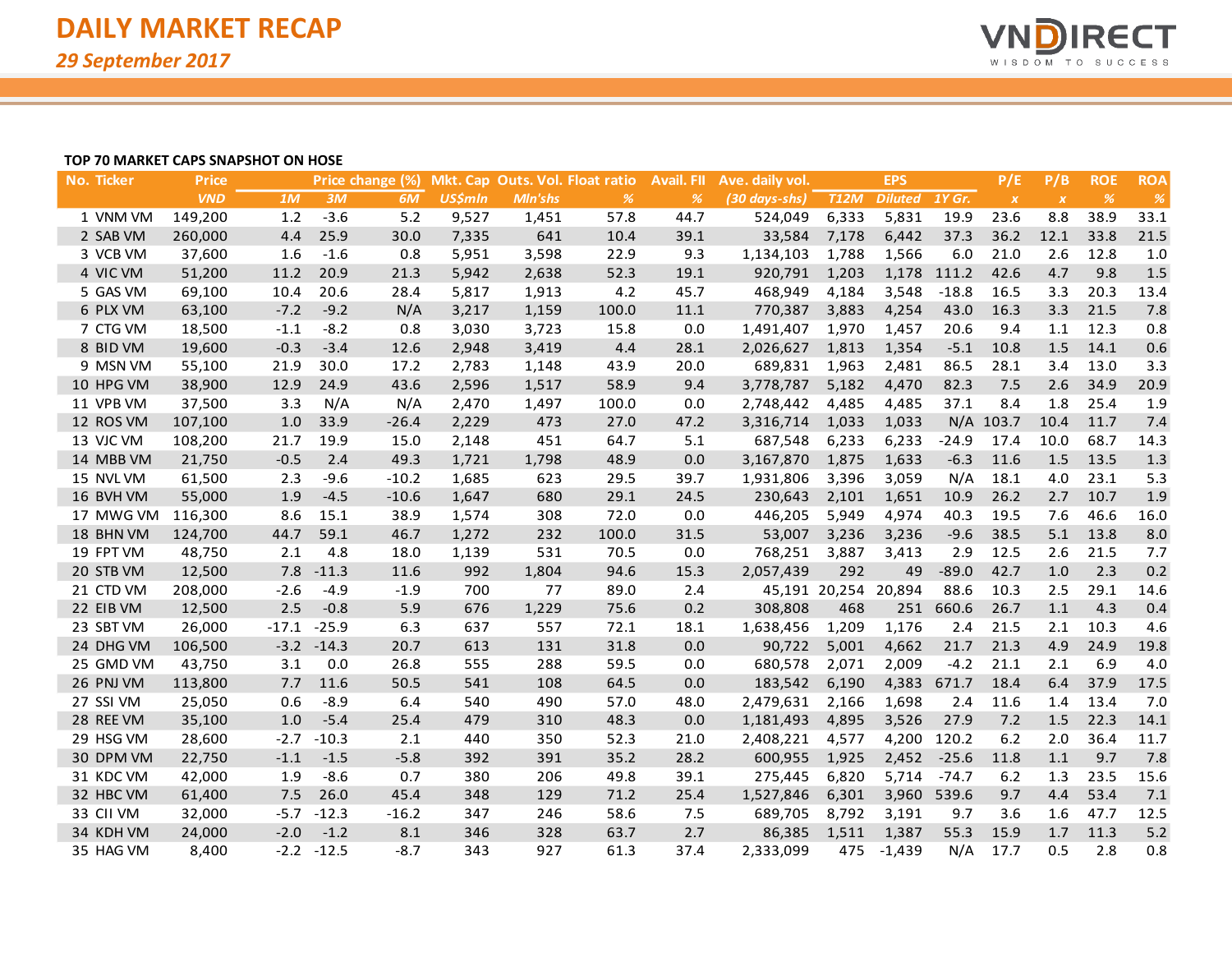$\overline{\phantom{a}}$ 



|            |              |         |         |                  |                |                                 |      |                   |                 |             |                |          |                           | (Continue)       |            |               |
|------------|--------------|---------|---------|------------------|----------------|---------------------------------|------|-------------------|-----------------|-------------|----------------|----------|---------------------------|------------------|------------|---------------|
| No. Ticker | <b>Price</b> |         |         | Price change (%) |                | Mkt. Cap Outs. Vol. Float ratio |      | <b>Avail. Fll</b> | Ave. daily vol. |             | <b>EPS</b>     |          | P/E                       | P/B              | <b>ROE</b> | <b>ROA</b>    |
|            | <b>VND</b>   | 1M      | 3M      | 6M               | <b>US\$mln</b> | <b>MIn'shs</b>                  | %    | %                 | (30 days-shs)   | <b>T12M</b> | <b>Diluted</b> | $1Y$ Gr. | $\boldsymbol{\mathsf{X}}$ | $\boldsymbol{X}$ | %          | $\frac{9}{6}$ |
| 36 NT2 VM  | 26,550       | 1.3     | $-6.8$  | $-14.4$          | 336            | 288                             | 27.9 | 29.1              | 268,966         | 2,816       | 3,701          | $-5.0$   | 9.4                       | 1.5              | 16.3       | 7.8           |
| 37 HNG VM  | 9,700        | 1.6     | $-11.0$ | $-16.4$          | 327            | 767                             | 35.1 | 48.0              | 1,219,313       | 714         | $-1,298$       | N/A      | 13.6                      | 0.7              | 5.2        | 1.7           |
| 38 DCM VM  | 13,650       | 0.7     | $-1.8$  | 30.0             | 318            | 529                             | 24.4 | 47.1              | 1,432,612       | 1,516       | 1,011          | N/A      | 9.0                       | 1.2              | 13.5       | 6.4           |
| 39 VCI VM  | 59,700       | 0.7     | N/A     | N/A              | 315            | 120                             | 91.9 | 17.5              | 99,109          | 3,854       | 3,854          | $-18.8$  | 15.5                      | 5.1              | 31.9       | 12.1          |
| 40 KBC VM  | 14,600       | $-4.6$  | $-13.6$ | $-4.6$           | 302            | 470                             | 75.2 | 17.3              | 1,848,844       | 1,232       | 1,186          | $-11.6$  | 11.8                      | 0.8              | 7.4        | 4.0           |
| 41 PDR VM  | 30,500       | 11.3    | 10.1    | 112.3            | 298            | 222                             | 38.3 | 48.3              | 1,082,674       | 1,356       | 1,033          | 28.1     | 22.5                      | 2.7              | 12.5       | 3.4           |
| 42 PPC VM  | 20,250       | 4.9     | $-0.7$  | 19.8             | 283            | 318                             | 15.0 | 32.9              | 201,989         | 4,688       | 1,724          | $-2.2$   | 4.3                       | 1.2              | 29.6       | 15.4          |
| 43 BMP VM  | 77,500       | 4.4     | $-22.1$ | $-32.0$          | 279            | 82                              | 61.8 | 55.8              | 465,382         | 6,230       | 7,664          | 20.9     | 12.4                      | 2.7              | 23.0       | 19.3          |
| 44 DXG VM  | 21,000       | 4.0     | 22.8    | 18.7             | 264            | 286                             | 71.5 | 19.5              | 3,884,186       | 2,087       | 2,555          | 29.6     | 10.1                      | 1.8              | 23.7       | 10.3          |
| 45 TCH VM  | 16,050       | $-1.2$  | $-14.6$ | $-10.6$          | 256            | 363                             | 52.5 | 48.6              | 1,051,555       | 1,379       | 1,379          | N/A      | 11.6                      | 1.3              | 16.6       | 15.1          |
| 46 HT1 VM  | 14,700       | $-2.0$  | $-34.1$ | $-32.9$          | 247            | 382                             | 20.0 | 43.7              | 806,093         | 1,736       | 2,121          | $-0.2$   | 8.5                       | 1.1              | 13.3       | 5.6           |
| 47 PVD VM  | 14,150       | 0.4     | 1.1     | $-30.5$          | 238            | 383                             | 48.1 | 30.1              | 2,949,952       | $-513$      | 224            | $-94.1$  | N/A                       | 0.4              | $-1.5$     | $-0.8$        |
| 48 HCM VM  | 40,900       | 7.1     | $-8.3$  | 28.2             | 233            | 130                             | 38.0 | 46.1              | 428,426         | 3,032       | 2,395          | 49.9     | 13.5                      | 2.1              | 16.3       | 9.0           |
| 49 VCF VM  | 198,000      | 2.3     | $-7.5$  | 23.8             | 232            | 27                              | 30.7 | 19.3              | 199             | 13,794      | 14,450         | 30.0     | 14.4                      | 2.4              | 18.3       | 12.9          |
| 50 TLG VM  | 99,000       | $-2.8$  | $-6.1$  | 33.6             | 217            | 50                              | 25.6 | 72.0              | 1,825           | 4,704       | 4,242          | 24.9     | 21.0                      | 4.9              | 24.7       | 17.7          |
| 51 TRA VM  | 117,800      | 0.8     | $-4.3$  | 23.0             | 215            | 41                              | 57.9 | 0.9               | 14,108          | 5,279       | 5,081          | 29.0     | 22.3                      | 5.0              | 23.4       | 16.0          |
| 52 VHC VM  | 51,000       | 3.7     | $-15.1$ | $-6.3$           | 207            | 92                              | 25.1 | 61.4              | 76,237          | 5,425       | 5,922          | 80.9     | 9.4                       | 1.8              | 20.6       | 9.6           |
| 53 FLC VM  | 7,360        | $-13.6$ | 2.4     | $-10.4$          | 207            | 638                             | 86.2 | 39.7              | 22,593,870      | 945         | 1,795          | $-8.0$   | 7.8                       | 0.6              | 7.8        | 3.6           |
| 54 QCG VM  | 16,500       | $-1.8$  | $-43.1$ | 156.6            | 200            | 275                             | 32.1 | 48.4              | 433,386         | 811         | 163            | 87.6     | 20.4                      | 1.1              | 5.7        | 2.4           |
| 55 LGC VM  | 22,950       | $-4.0$  | $-1.9$  | $-5.7$           | 195            | 193                             | N/A  | 4.0               | 162             | 1,558       | 1,698          | $-49.5$  | 14.7                      | 1.8              | 12.5       | 3.6           |
| 56 PAN VM  | 36,800       | 0.5     | 2.2     | $-1.6$           | 191            | 118                             | 59.8 | 53.9              | 5,245           | 1,447       | 2,164          | $-1.9$   | 25.4                      | 1.7              | 7.2        | 4.0           |
| 57 NLG VM  | 27,050       | $-0.7$  | $-3.4$  | 14.8             | 187            | 157                             | 56.2 | 6.8               | 910,297         | 3,325       | 1,954          | 70.0     | 8.1                       | 1.5              | 20.1       | 7.9           |
| 58 PVT VM  | 14,900       | 5.7     | 0.3     | 18.3             | 184            | 281                             | 48.9 | 18.9              | 239,493         | 1,278       | 1,321          | 12.9     | 11.7                      | 1.2              | 10.3       | 4.1           |
| 59 BIC VM  | 34,900       | $-3.7$  | $-10.5$ | $-12.3$          | 180            | 117                             | 99.7 | 1.5               | 13,158          | 1,090       | 1,083          | $-27.2$  | 32.0                      | 2.0              | 6.4        | 2.7           |
| 60 GTN VM  | 16,350       | 1.2     | $-7.6$  | 3.5              | 180            | 250                             | 18.4 | 51.2              | 842,640         | 127         | 104            |          | $-86.3$ 128.5             | 1.5              | 1.3        | 0.9           |
| 61 BWE VM  | 26,900       | 4.3     | N/A     | N/A              | 178            | 150                             | 20.3 | 48.9              | 367,890         | 1,606       | 1,606          | N/A      | 16.8                      | 1.4              | 8.7        | 3.0           |
| 62 VSH VM  | 18,400       | $-0.5$  | 8.6     | 16.1             | 167            | 206                             | 69.3 | 33.4              | 50,875          | 1,490       | 1,219          | 2.4      | 12.3                      | 1.3              | 11.1       | 5.3           |
| 63 DIG VM  | 15,900       | 0.0     | 1.9     | 80.7             | 167            | 238                             | 86.9 | 23.2              | 812,750         | 281         | 228            | 459.2    | 56.7                      | 1.4              | 2.4        | 1.1           |
| 64 ITA VM  | 4,020        | $-2.4$  | $1.0$   | $-3.6$           | 166            | 938                             | 69.3 | 38.2              | 2,319,822       | 48          | 43             | $-74.1$  | 83.0                      | 0.4              | 0.4        | 0.4           |
| 65 DMC VM  | 107,600      | $-7.9$  | $-17.4$ | 13.3             | 164            | 35                              | 46.3 | 37.0              | 6,719           | 5,597       | 4,856          | 44.3     | 19.2                      | 4.1              | 22.9       | 18.1          |
| 66 PGD VM  | 41,350       | $-5.6$  | $-19.7$ | 5.4              | 164            | 90                              | 49.5 | 20.8              | 3,019           | 1,059       | 2,313          | $-37.5$  | 39.0                      | 2.9              | 6.9        | 3.9           |
| 67 PTB VM  | 140,700      | 9.0     | 26.2    | 27.5             | 160            | 26                              | 59.5 | 34.3              | 109,112 10,347  |             | 8,863          | 58.8     | 13.6                      | 4.3              | 37.0       | 16.6          |
| 68 NKG VM  | 35,250       | 9.8     | 8.1     | 42.1             | 155            | 100                             | 27.1 | 69.7              | 351,668         | 6,296       | 6,850          | 286.2    | 5.6                       | 1.8              | 39.5       | 9.4           |
| 69 PC1 VM  | 35,350       | $-1.3$  | 0.1     | 17.2             | 152            | 98                              | 67.0 | 18.0              | 131,433         | 3,486       | 3,486          | $-50.6$  | 10.1                      | 1.8              | 18.7       | 7.8           |
| 70 CHP VM  | 27,000       | 3.3     | $-0.7$  | 17.4             | 150            | 126                             | 20.0 | 45.8              | 79,560          | 3,504       | 1,950          | $-21.5$  | 7.7                       | 2.0              | 29.3       | 15.2          |

*Source: Bloomberg*